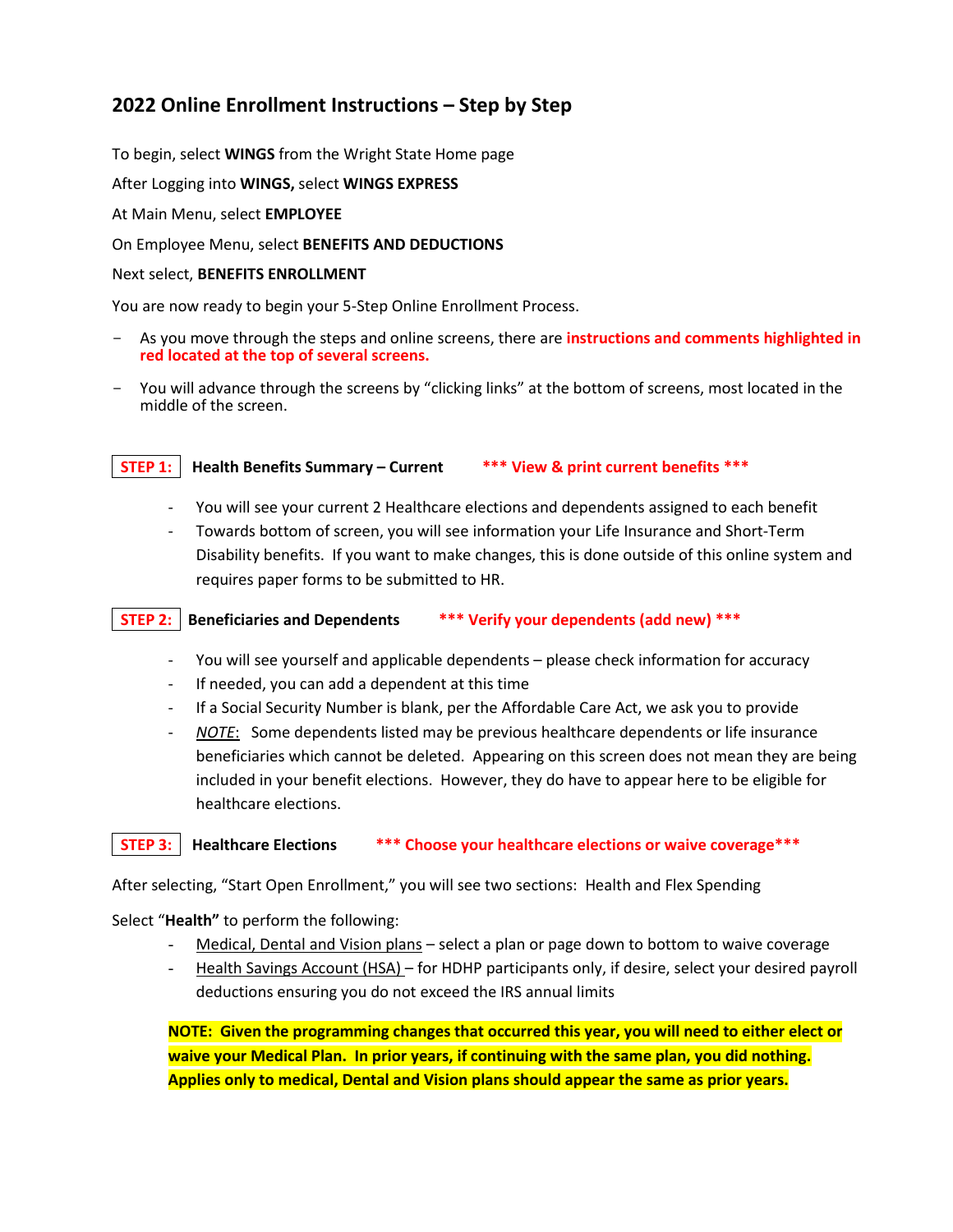Select "**Flex Spending"** to contribute to one or both of these two benefits:

- Dependent Care Flexible Spending
- Healthcare Flexible Spending typically only PPO 80/20 or waived participants

*NOTE*: For these situations:

- If you are changing your medical plan
- If you currently have coverage, but want to waive coverage for next year, or
- If currently waived, and want to select coverage for next year,

You will first need to select the current plan, click on the "Stop Benefit" button. Then, the online system will allow you to select your desired new plan.

After you have made all your selections in both the "Health" and/or "Flex Spending" sections, you will select the "Open Enrollment" link in the middle of each page, returning to the screen, titled "Healthcare Elections."

## **Important: To finalize, you must select the "Complete" button on this screen before moving to Step 4.**

If you later desire to review or make changes, you can "Reopen Open Enrollment" at any time, but remember you will always need to select "Complete" before moving to Step 4 and/or Step 5.

## **STEP 4: Coverage and Allocations Summary \*\* LINK your dependents to your healthcare elections \*\***

Click Jump to Bottom. At the bottom of page, you will see your elected benefit: health, dental and/or vision.

For each line item, select "Coverage Details." A second screen will list yourself and if applicable, your dependents. You want to ensure everyone is present, and then you need to review the "begin date" and "end date" to ensure they are "linked" to your selected benefit elections.

- 1. **If continuing coverage, same plan**: do nothing as long as the "BEGIN DATE" is populated and "END DATE" is blank.
- 2. **If continuing coverage, different medical plan**: enter the Open Enrollment Effective Date as the "BEGIN DATE" and remove any "END DATE" for yourself and any dependents.
- 3. If linking a new dependent, enter the Open Enrollment Date as the "BEGIN DATE."
- 4. If terminating a dependent currently your plan: enter the day before the Open Enrollment Effective Date as the "END Date" and select "Open Enrollment" for the Deduction Termination Reason column.

To save any changes, you will need to check the box under "Choose Benefit" for each line you are changing, make the date change, and click the button, "Choose or Update."

Once the first benefit is complete, select "Coverage and Allocations Summary" at the bottom of screen. You will need to repeat this process for each benefit you elected to enroll: medical, dental and/or vision.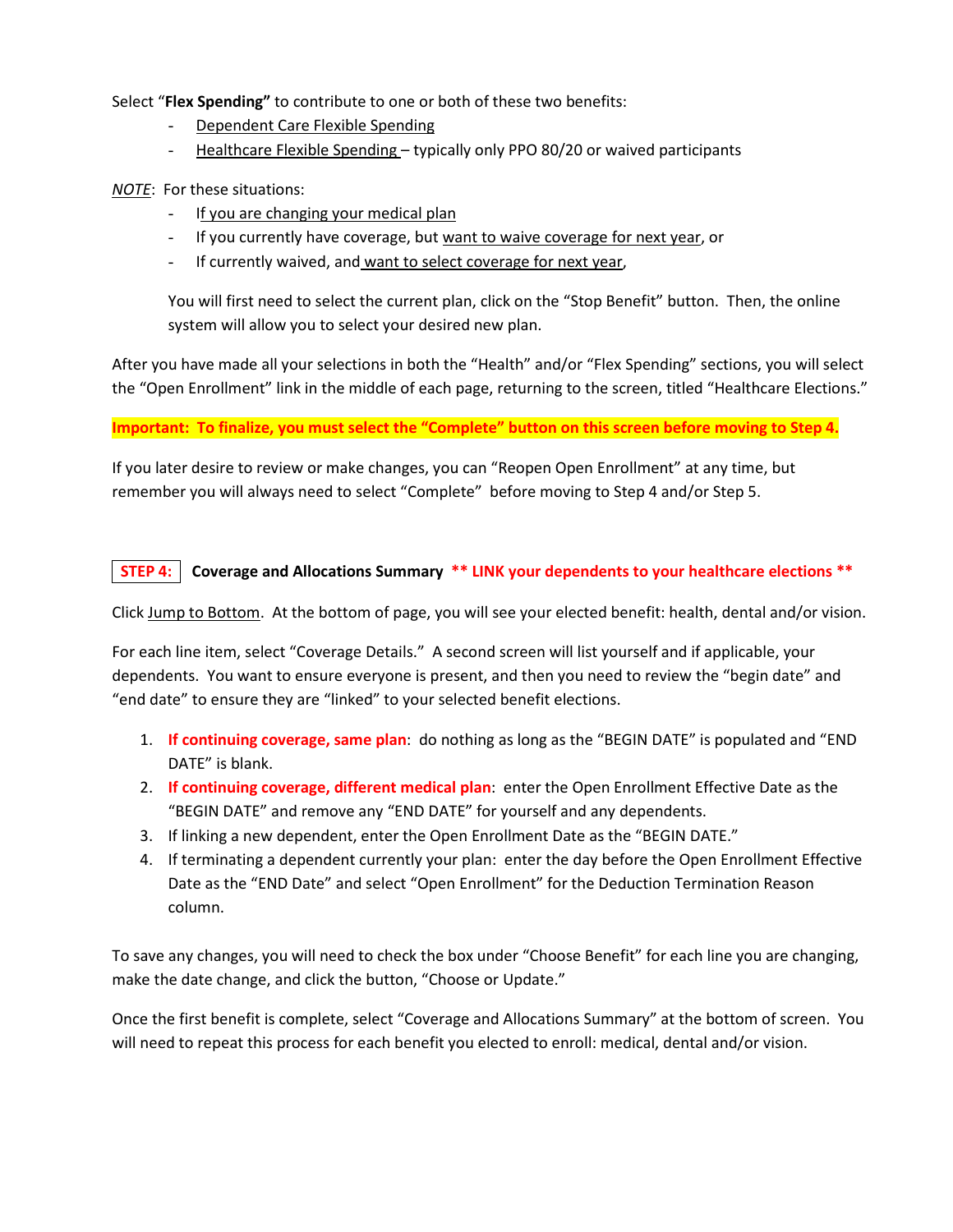**Step 5**: **Health Benefits Summary – Next year \*\*\* Submit & print your benefits summary \*\*\***

Final Step . . .

- a) You need to review your elections,
- b) Make corrections if applicable, and
- c) When satisfied that all is correct, you need to "SUBMIT" your elections,
- d) At which time you will receive a confirmation email.

This is a critical step – you need to confirm this summary lists the benefits you elected, and that yourself and each dependent is listed for each benefit; and if applicable and desire HSA Account contribution or any Flexible Spending Account election (Dependent Care and Healthcare) is noted.

**1.** You will need to confirm 3 statements by "clicking" the boxes if information is correct.

| REVIEW ELECTIONS: You need to confirm all 3 statements to be able to "SUBMIT" your elections.                                                                                                                    | <b>Click if Complete</b> |
|------------------------------------------------------------------------------------------------------------------------------------------------------------------------------------------------------------------|--------------------------|
| see my medical, dental and/or vision benefit elections (or I waived).<br>If no, please repeat Steps 3 through 5<br>$\overline{\phantom{a}}$                                                                      |                          |
| see myself and/or dependents listed (linked) for each benefit I elected (or I waived).<br>If no, please repeat Steps 4 and 5<br>-                                                                                |                          |
| I see my contributions to the Health Savings Account (HSA) and/or the Flexible Spending<br>Accounts (Dependent Care and/or Healthcare) or I am not participating.<br>If no, please repeat Steps 3 through 5<br>- |                          |

**NOTE:** If electing the High Deductible Health Plan (HDHP), you will be asked to confirm a fourth statement regarding your eligibility for a Health Savings Account (HSA).